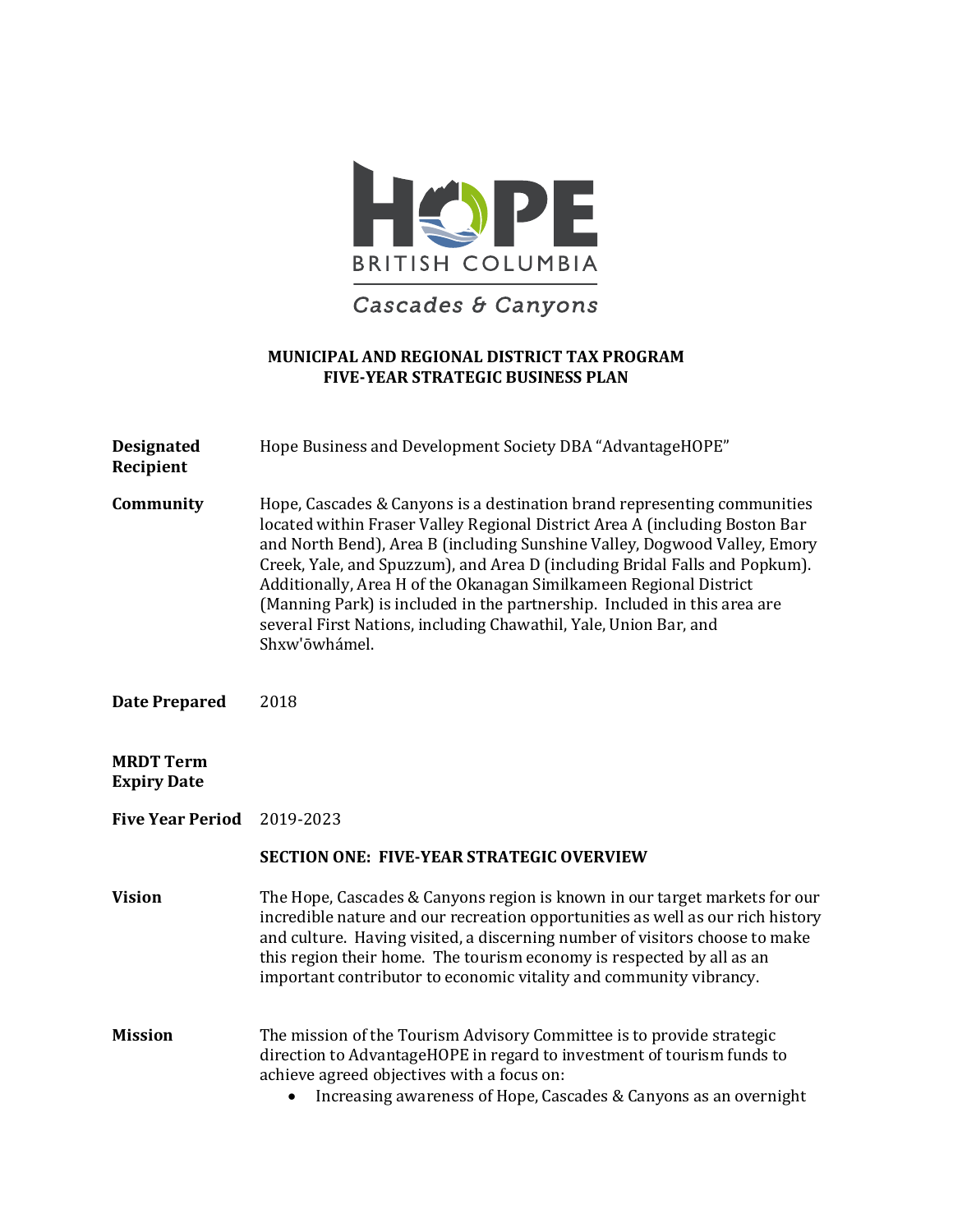destination of choice in identified target markets

- Supporting local businesses that service travelers with training and education related to the delivery of remarkable experiences
- Establishing relationships and partnerships within and beyond the communities found in Hope, Cascades & Canyons that are both respectful and mutually beneficial

**Strategic Context** Following the decline of the logging industry, Hope's economy shifted towards serving the traveling public. This shift has sustained the community with minimal marketing efforts and resource allocation. An economic development plan conducted in 2009 by Lions Gate Consulting highlighted the importance of aligning tourism and economic development efforts. Since then, AdvantageHOPE has been working to establish tourism as a key pillar of the economic development strategy for the community.

> Hope, Cascades & Canyons is a marketing partnership of all communities located within Fraser Valley Regional District Area A (including Boston Bar and North Bend), Area B (including Sunshine Valley, Dogwood Valley, Emory Creek, Yale, and Spuzzum), Area D (including Bridal Falls and Popkum) and Area E. Additionally, Area H of the Okanagan Similkameen Regional District (Manning Park) is included in the partnership. Included in this area are several First Nations, including Chawathil, Yale, Union Bar, and Shxw'ōwhámel.

> This area – particularly those communities and tourism products in the Fraser Canyon – has been involved in an ad hoc marketing partnership for a number of years. One of the goals of Hope, Cascades & Canyons was to create structure and sustainability for those efforts.

In addition to forming the eastern anchor of the Scenic7 partnership, Hope, Cascades & Canyons adjoins "The Fraser Valley" partnership between Langley, Abbotsford, and Chilliwack to the east and "Gold Country" to the north.

With over 40 accommodation options (hotel, motel, and campground), businesses are near saturated from June 1 – September 30. However, overnight stays in the shoulder and winter seasons drop off considerably. As a result, accommodators hire mainly seasonal staff and many businesses struggle to remain viable from October – May.

A number of strengths and opportunities have been identified by stakeholders as being the drivers of overnight stays: Strengths:<br>Loo

- Location: all highways lead to Hope. Hope is at the junction of Highway #1, #5 and #3 drawing travellers from all directions. Hope is within easy distance of YVR and the Tsawwassen ferry terminal for travellers en route to another destination.
- Challenging road/driving conditions create increased opportunity for overnight stays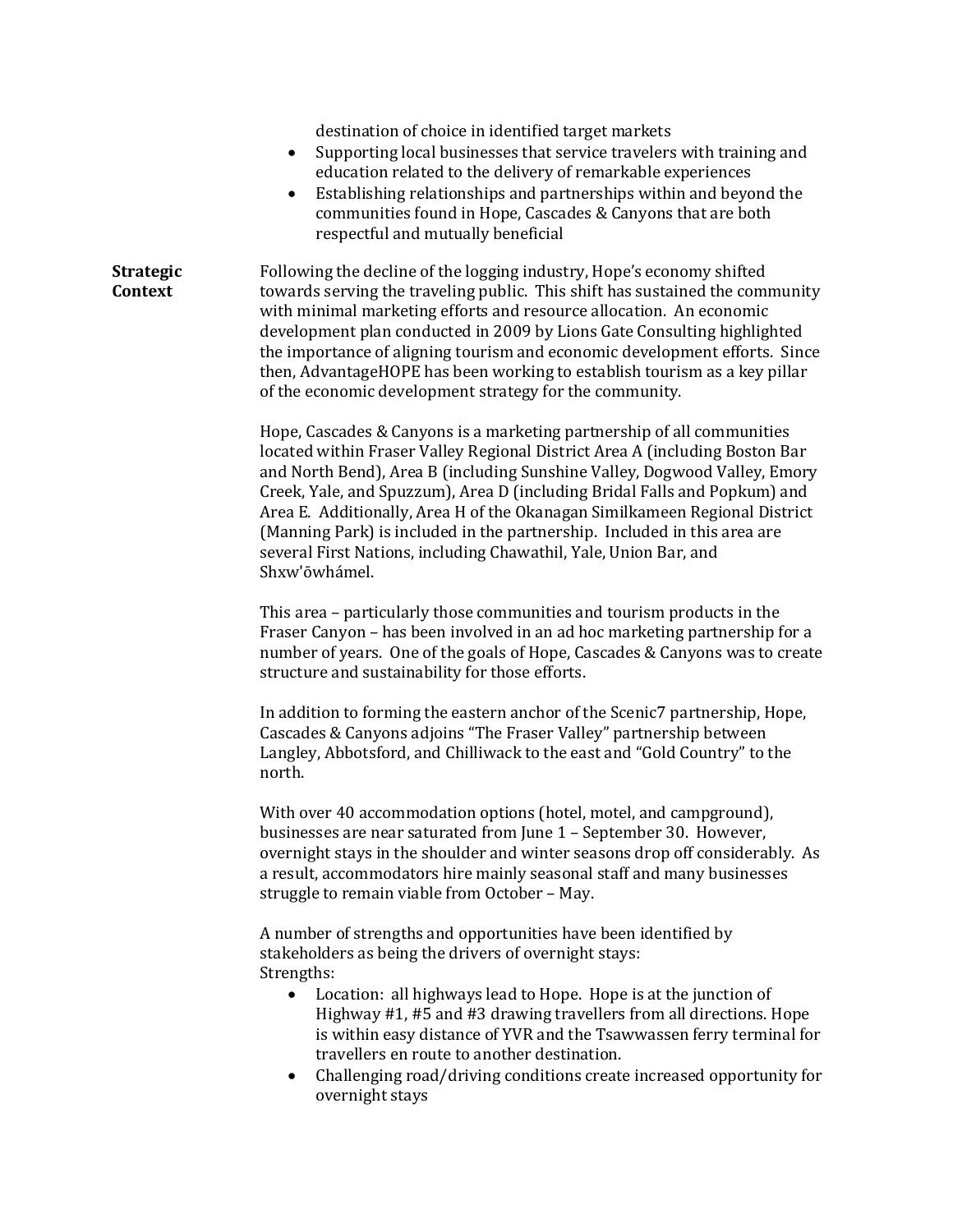- Proximity to Northwest Washington<br>• Hone offers visitors raw, wild nature
- Hope offers visitors raw, wild nature within a 2 hour drive of the Lower Mainland including accessible mountains, alpine meadows, rivers, and lakes (and the cleanest water) and dark skies
- World-class whitewater rafting
- Alpine skiing, cross country skiing, snowshoeing, and ice skating
- Incredible hiking opportunities independently and with Hope Mountain Centre for Outdoor Learning programming
- Two provincial parks with free interpretive programs (Manning Park and Skagit Valley)
- Intriguing history: Fraser Canyon, HBC (1849) Heritage Trail, Othello Tunnels, Historic Yale, Tuckkwiowhum, Kettle Valley Rail Trails, Chinese and Japanese history, and *Rambo* filming locations
- Walkable/bikeable town for all skill levels
- Community pride is high
- Small town feel that hasn't been overly commercialized or overcrowded. Hope is still an authentic mountain town (rather than a contrived resort town) with lots of green space and a welcoming community
- Hope is affordable and family-friendly
- Hope Bike Park (with disc golf coming soon)
- Infrastructure to support activities such as mountain biking, trail running, marathons/10k's, sport tourism/tournaments

Opportunities:

- Capitalize on the growing interest of travellers passionate and motivated by mountain biking, trail running, enduro type events
- Capitalize on the growing demand for eco-tourism experiences
- Growing market interest in authentic Aboriginal cultural experiences combined with increased First Nations community interest in developing and offering such experiences
- Growing segment of 'conscious' travelers choosing not to travel to the United States
- Capitalize on growing segment of travellers motivated by 'learning and educational' experiences
- Strong base of potential partners for events and marketing both within Hope, Cascades and Canyons and beyond

As with many regions, Hope, Cascades & Canyons has a number of weaknesses to be addressed and threats to be faced by tourism stakeholders as together they strive to increase overnight visitation. Many of these challenges can be addressed through marketing efforts.

### Weaknesses:

• Travellers perceptions of Hope, Cascades & Canyons being too far from the Lower Mainland, being just a 'pit stop,' and/or having poor road conditions for much of the winter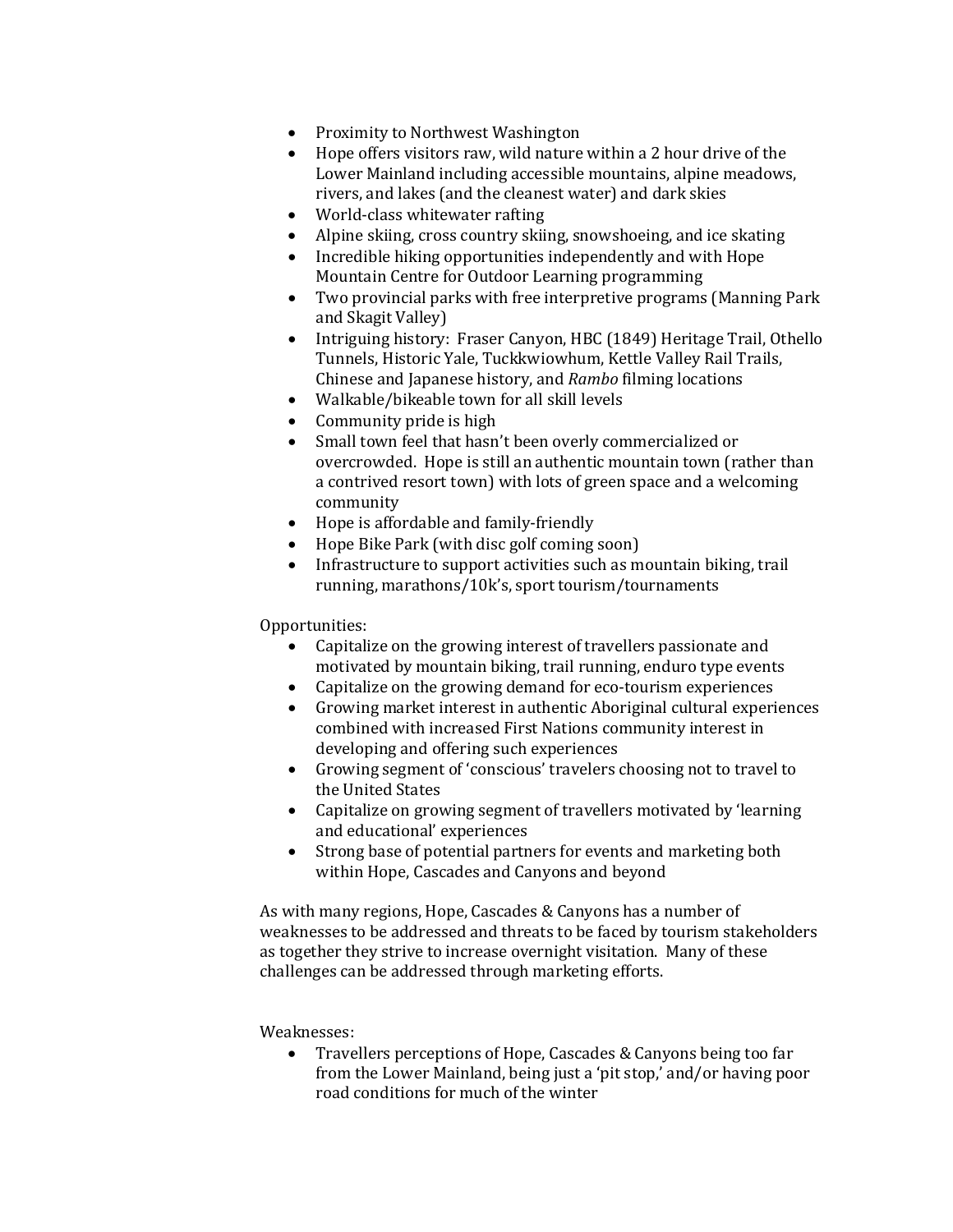| Current traffic flow bypasses much of downtown and stakeholder |
|----------------------------------------------------------------|
| businesses                                                     |

- Inconsistent levels of visitor service throughout the community
- Trail networks not all legalized and lacking signage
- Inadequate boat launch/river access points
- Limited equipment rental opportunity
- Limited resident understanding of the value of tourism and the role that each individual plays in the visitor experience
- Tourism infrastructure investments needed a history of underfunding is now manifesting itself in poor signage, bad road conditions to Othello Tunnels, etc…
- Accommodation mix is missing a 4<sup>\*</sup> or higher property
- Lack of communication and coordination within the business community
- Weak uptake of community brand by local businesses
- Broad appeal across many passions and demographics creates unclear brand positioning
- Under-developed tour operator relationships
- Limited public transportation/shuttle options connecting experiences throughout Hope, Cascades & Canyons
- Growing number of experiences and larger marketing budgets in neighbouring communities and communities targeting similar markets (Harrison, Merritt, Squamish, and Chilliwack)

Hope, Cascades & Canyons is seeing modest growth however the destination's ability to further seize opportunities, build year round visitation and address current weaknesses is limited by available resources. Incremental and sustainable funding can be derived through the successful petition for application of the Municipal Regional District Tax (MRDT).

| Current<br>Visitation | Statistics from the Hope Visitor Centre in 2017 and 2018 indicate that the<br>majority of travel occurs in the peak summer months of July and August,                                                                                                                                                                                                                                                                                                                                    |
|-----------------------|------------------------------------------------------------------------------------------------------------------------------------------------------------------------------------------------------------------------------------------------------------------------------------------------------------------------------------------------------------------------------------------------------------------------------------------------------------------------------------------|
| Trends                | followed by early and late summer months. Most visitors are from BC with                                                                                                                                                                                                                                                                                                                                                                                                                 |
|                       | the next largest area of origin being European travellers. The vast majority<br>of parties to the Visitor Centre only stay the day in the Hope area. Visitors are<br>interested in information about tours and activities, camping and parks (in<br>addition to the traditional requests for directions and washroom facilities).<br>These statistics support the objective of growing year round visitation to<br>Hope, Cascades & Canyons area and encouraging longer lengths of stay. |

**Overall Goals, Objectives, and Targets** Hope, Cascades & Canyons' has identified the following measurable objectives for the five-year period from 2019 - 2023.

- Growth in annual MRDT collected
- Increase the average length of stay of visitors
- Increase in Net Promoter Score
- Increase in shoulder season visitation levels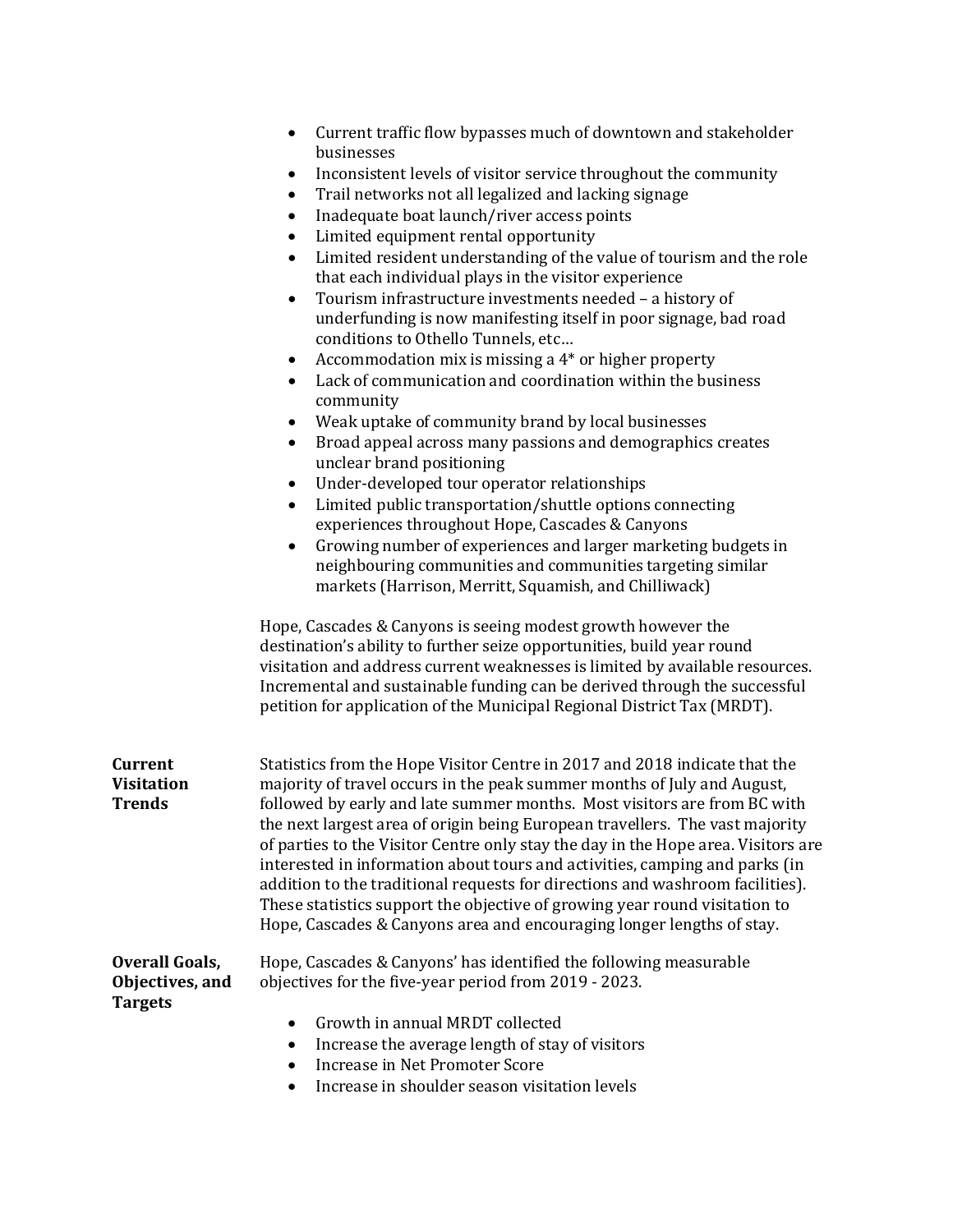|                                    | Increase in value of leveraged resources, partnerships, and<br>$\bullet$<br>collaboration                                                                                                                                                                                                                                                                                                                                                                                                                                                                                                                                                                                                                                         |
|------------------------------------|-----------------------------------------------------------------------------------------------------------------------------------------------------------------------------------------------------------------------------------------------------------------------------------------------------------------------------------------------------------------------------------------------------------------------------------------------------------------------------------------------------------------------------------------------------------------------------------------------------------------------------------------------------------------------------------------------------------------------------------|
|                                    | Increase in the number of businesses servicing the travelling public<br>٠<br>Existing businesses servicing travelers are increasingly successful<br>Increase in number of tourism sector employees                                                                                                                                                                                                                                                                                                                                                                                                                                                                                                                                |
|                                    | Increase in number of businesses lengthening their season and hours<br>$\bullet$<br>of operation                                                                                                                                                                                                                                                                                                                                                                                                                                                                                                                                                                                                                                  |
|                                    | In year one, an investment in primary market research will be made in order<br>to establish baseline measures for each of the objectives. With the baseline<br>in place, specific quantifiable targets will then be established for each<br>subsequent year.                                                                                                                                                                                                                                                                                                                                                                                                                                                                      |
| <b>Brand</b><br><b>Positioning</b> | Hope, Cascades & Canyons is connected - to nature, to community to oneself.<br>The messaging across markets will convey:                                                                                                                                                                                                                                                                                                                                                                                                                                                                                                                                                                                                          |
|                                    | Our vision of the community as a vibrant downtown centre with a<br>٠<br>flourishing and inviting mountain culture; high quality of life; and<br>sharing experiences that are environmentally and culturally<br>sensitive;                                                                                                                                                                                                                                                                                                                                                                                                                                                                                                         |
|                                    | Our values surrounding environmental and town stewardship,                                                                                                                                                                                                                                                                                                                                                                                                                                                                                                                                                                                                                                                                        |
|                                    | positivity, progressivism, and authenticity;<br>Our offer of an intimate and stunning mountain setting which allows<br>$\bullet$<br>visitors to feel alive and connected to nature, the community, and<br>oneself while maintain comfortable access to big city amenities;<br>Our personality as being relaxed, modest, calm, easygoing, friendly,<br>$\bullet$<br>adventurous, helpful, kind, and polite; and<br>Our positioning as the transportation hub which connects the<br>Lower Mainland and the Interior. Our physical positioning also<br>provides a place to rest and recharge and makes us an accessible soft<br>adventure hub through which visitors can be emotionally moved by<br>awe-inspiring natural encounters |
|                                    | Hope, Cascades & Canyons is naturally aligned with the British Columbia<br>brand as we are on the edge of raw wilderness and urban refinement                                                                                                                                                                                                                                                                                                                                                                                                                                                                                                                                                                                     |
| <b>Target Markets</b>              | Priority target markets have been identified as:<br><b>Primary Traveler Profiles</b><br><b>Cultural Explorers</b><br>$\circ$<br><b>Authentic Experiencers</b><br>O<br><b>Cultural History Buffs</b><br>$\circ$<br>Gentle Explorers<br>$\circ$<br><b>Primary Geographic Markets</b><br><b>Lower Mainland</b><br>$\circ$<br>Okanangan<br>$\circ$<br>Alberta<br>$\circ$<br>Europe (Germany, Netherlands, UK)<br>O<br>Australia / New Zealand<br>$\circ$<br><b>Pacific Northwest</b><br>$\circ$                                                                                                                                                                                                                                       |
|                                    |                                                                                                                                                                                                                                                                                                                                                                                                                                                                                                                                                                                                                                                                                                                                   |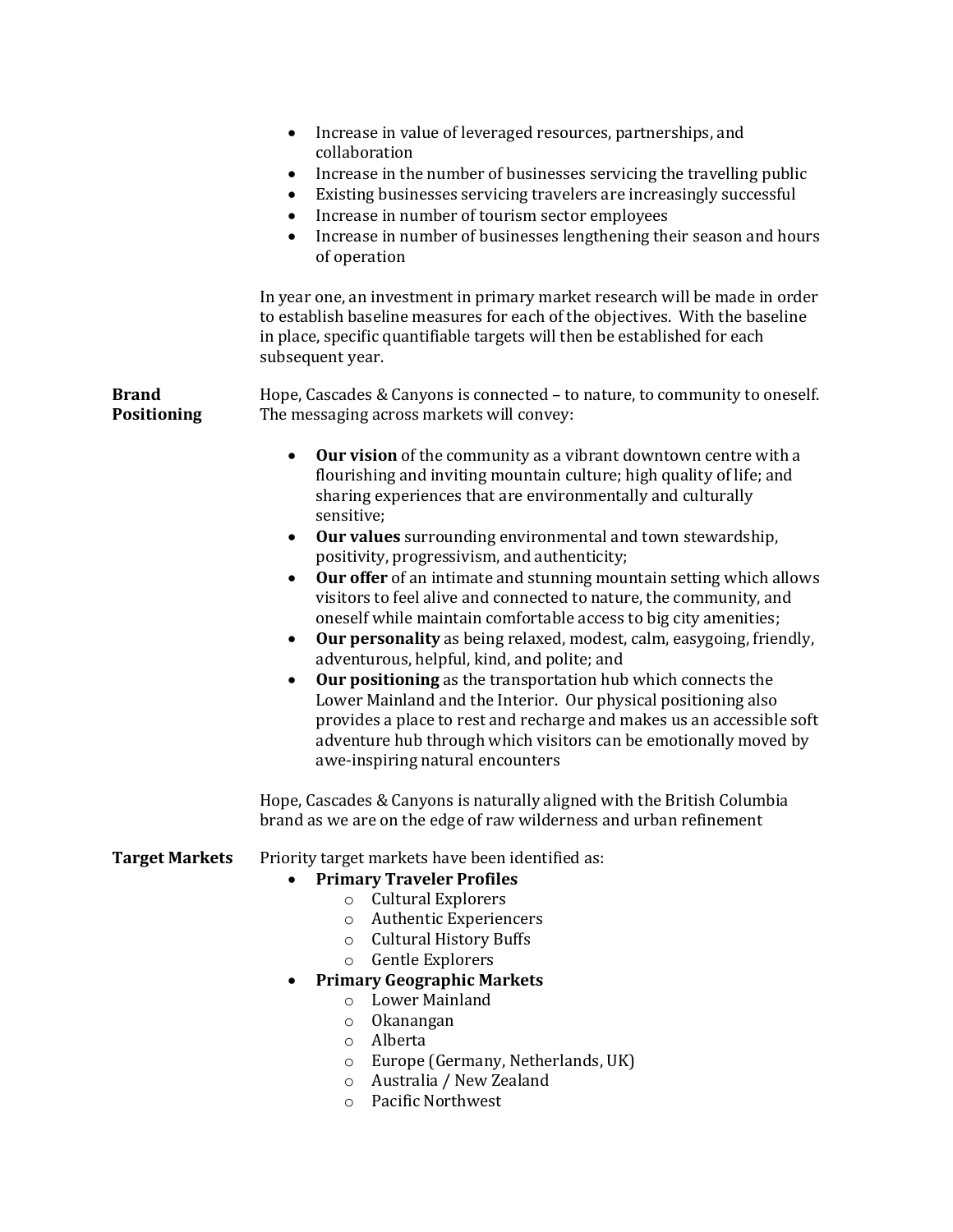# • **Primary Activity / Purpose**

- o Outdoor Recreation Enthusiasts
- o Sports tourism / tournaments
- o Getaways from the city
- o Touring in private vehicles
- o Motorcycle touring
- o Vancouver-based tour companies offering day and overnight experiences for new immigrants
- o Families on road trips
- o Passionate anglers
- o Rafting enthusiasts
- o Festival/event goers

In addition the priority markets, we have identified a number of secondary markets that are to be monitored and pursed as opportunity and resources become available.

- Travelers visiting family/friends
- Travelers going to/from Vancouver Island
- Cycle touring
- Travelers on the Whistler-Kamloops mountain bike circuit
- Fixed wing / grass airstrip touring
- Hope Mountain Centre for Outdoor Learning program attendees
- Enduro event participants (Fat Dog, etc...)
- Travelers staying elsewhere (e.g. Harrison Hot Springs Resort), but looking for activities (day hikes, etc…)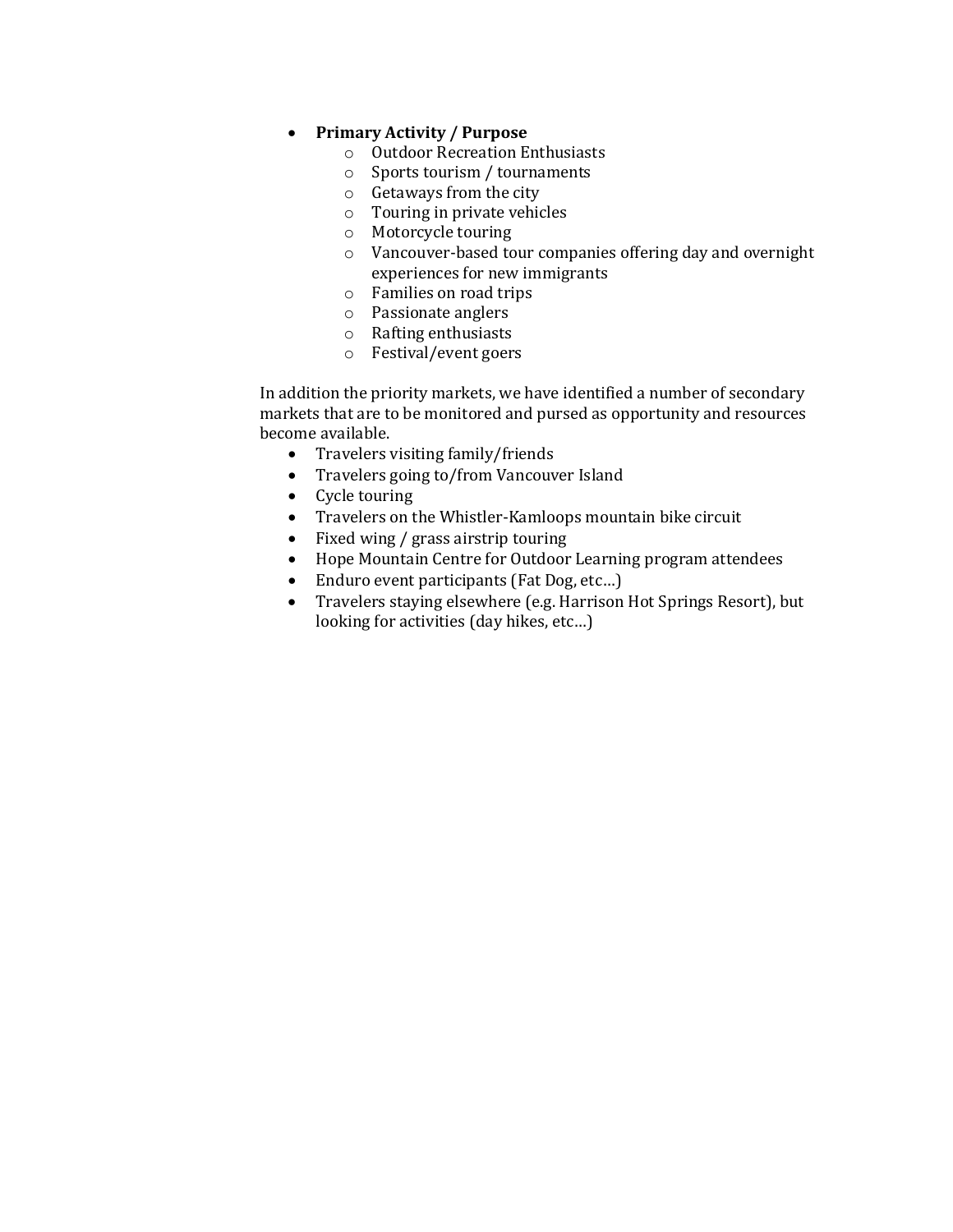| <b>Five Year</b><br><b>Strategies - Key</b>         | Tourism stakeholders have identified the following priority<br>strategies/actions to achieve the agreed objectives and make progress                                                                                                                                                                                                                                                                                                                                                                                                                                                                                                                                                                                                                                                                                                                                                                                                                                                                                                                                                                                                                                                                                                                                                                                                                                                                                                                                                                                                                                                                                                                                          |
|-----------------------------------------------------|-------------------------------------------------------------------------------------------------------------------------------------------------------------------------------------------------------------------------------------------------------------------------------------------------------------------------------------------------------------------------------------------------------------------------------------------------------------------------------------------------------------------------------------------------------------------------------------------------------------------------------------------------------------------------------------------------------------------------------------------------------------------------------------------------------------------------------------------------------------------------------------------------------------------------------------------------------------------------------------------------------------------------------------------------------------------------------------------------------------------------------------------------------------------------------------------------------------------------------------------------------------------------------------------------------------------------------------------------------------------------------------------------------------------------------------------------------------------------------------------------------------------------------------------------------------------------------------------------------------------------------------------------------------------------------|
|                                                     |                                                                                                                                                                                                                                                                                                                                                                                                                                                                                                                                                                                                                                                                                                                                                                                                                                                                                                                                                                                                                                                                                                                                                                                                                                                                                                                                                                                                                                                                                                                                                                                                                                                                               |
| <b>Actions</b>                                      | toward the vision:<br>Build awareness of Hope, Cascades & Canyons as a preferred<br>$\bullet$<br>overnight destination in target markets using media relations, social<br>media networks, outreach to tour operators in the Lower Mainland,<br>development of cooperative marketing programs for tourism<br>stakeholders and participation in a variety of marketing partnerships<br>Invest in sport tourism promotion both on a standalone basis for<br>$\bullet$<br>Hope, Cascades & Canyons and in partnership with other<br>communities (e.g. Ride to Conquer Cancer)<br>Invest in partnership programs such as Scenic7, Gold Rush Trail,<br>Experience the Fraser and the emerging Highway 3 marketing<br>partnership<br>Invest in development and continued delivery of signature shoulder<br>$\bullet$<br>season events that motivate travel to Hope, Cascades and Canyons<br>such as the Dark Skies event launched in 2018 at Manning Park,<br>Brigade Days in September<br>Invest in the experiential quality offered to visitors by providing<br>٠<br>training and facilitating access to programs such as DBC's<br>Remarkable Experiences<br>Support the development of additional market-ready indigenous<br>cultural experiences by neighbouring First Nations communities<br>Periodically invest in primary market research to truly understand<br>who is coming today, what motivates them, what influences them,<br>and how they could be motivated to return, stay longer, come in the<br>shoulder season, etc<br>Hire Tourism coordinator position to lead implementation activities<br>٠<br>Fund an appropriate level of administrative costs<br>$\bullet$ |
|                                                     | See attached budget spreadsheet for more detailed five-year resource<br>allocation.                                                                                                                                                                                                                                                                                                                                                                                                                                                                                                                                                                                                                                                                                                                                                                                                                                                                                                                                                                                                                                                                                                                                                                                                                                                                                                                                                                                                                                                                                                                                                                                           |
| Management,<br>Governance,<br>and<br>Administration | Hope, Cascades & Canyons has successfully collaborated in the past and<br>secured leveraged funding through Destination BC's Cooperative Marketing<br>Program. Administration of funds has historically been managed by<br>AdvantageHOPE. Given the infrastructure already in place and the strong<br>desire to maximize funds available for actual marketing investments,<br>AdvantageHOPE will continue to lead Hope, Cascades & Canyons as the<br>eligible entity through this five-year strategy.<br>Governance of MRDT funds would be provided by a Tourism Advisory<br>Committee (TAC) of 9-13 members.<br>AdvantageHOPE as the eligible entity for MRDT funds will establish this<br>Tourism Advisory Committee comprised of:                                                                                                                                                                                                                                                                                                                                                                                                                                                                                                                                                                                                                                                                                                                                                                                                                                                                                                                                          |
|                                                     | MDDT collectors $(A, \overline{5})$ coats) representing the breadth of geography                                                                                                                                                                                                                                                                                                                                                                                                                                                                                                                                                                                                                                                                                                                                                                                                                                                                                                                                                                                                                                                                                                                                                                                                                                                                                                                                                                                                                                                                                                                                                                                              |

• MRDT collectors (4-5 seats) representing the breadth of geography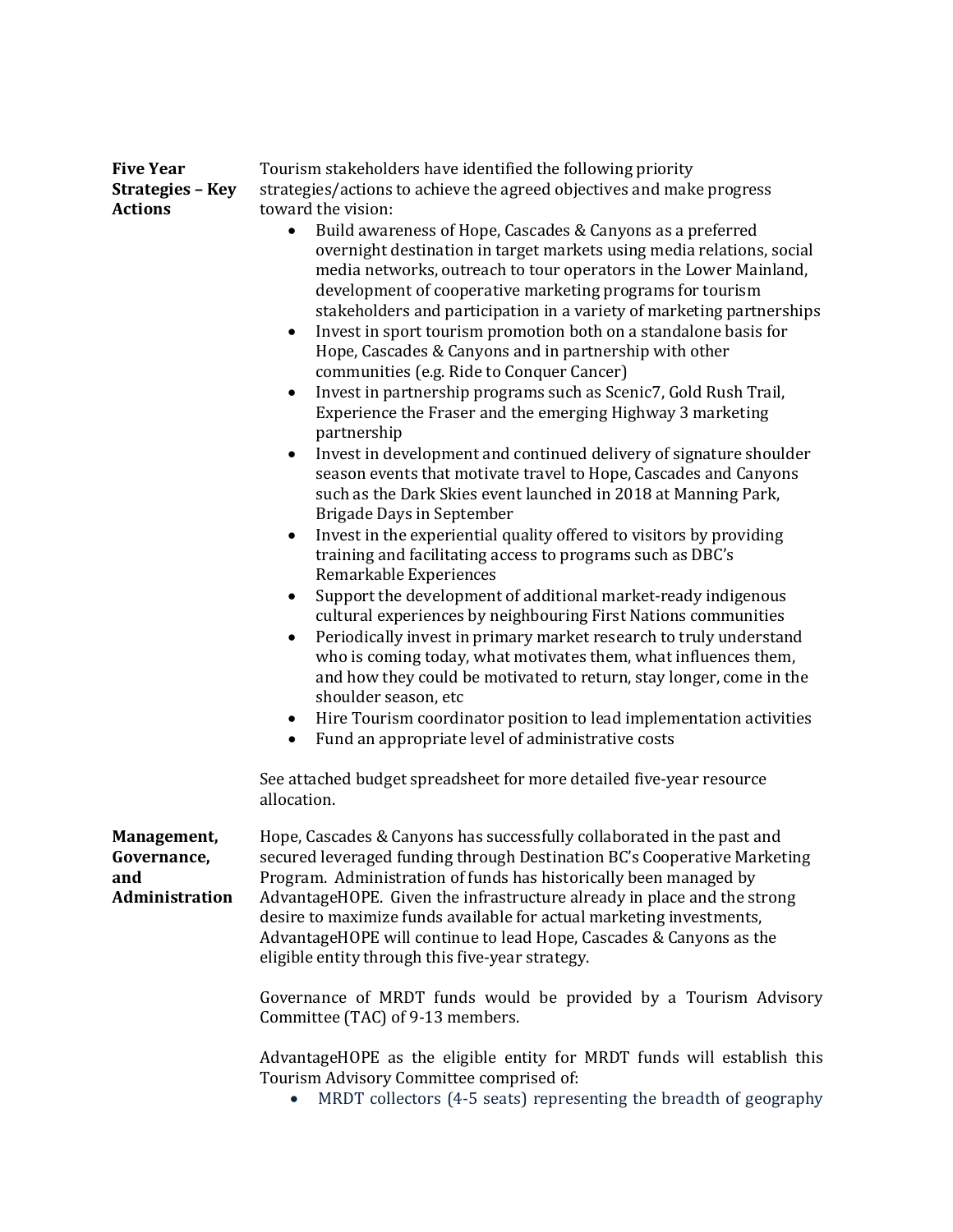in the MRDT catchment (e.g. Boston Bar rep, Manning Park rep, Bridal Falls rep, District of Hope reps)

- Arts/Culture/Heritage representatives (1-2 seats) e.g. Historic Yale
- Activity operators (1-2 seats) e.g. Rafting Company, Hope Mountain Centre
- Restaurants/retail (1 seat)
- At large (1 seat)
- AdvantageHOPE (1 seat)

The Tourism Advisory Committee will be responsible for recommending to the Board of AdvantageHOPE the annual marketing plan that specifies marketing investments to be made with the MRDT and other destination marketing/management funds. The recommended plan must be supported both by the majority of TAC members *and,* by the majority of MRDT collectors with seats on the TAC, before proceeding to the Board of AdvantageHOPE for consideration and final approval.

Staff and contractors of AdvantageHOPE would be responsible for executing the TAC recommended and Board approved destination marketing plan including the annual reporting requirements to Destination BC and the Ministry of Finance.

Selection of representatives for TAC has taken place through an open call for applicants and a subsequent application process that requested the applicant to provide their qualifications for participation. A combination of 1-2 year terms would be managed to ensure effective committee management.

AdvantageHOPE retains fiduciary and legal responsibilities and is therefore be responsible for administration, bylaws, annual general meetings, financial statement preparation/reporting, monitoring of implementation progress, and approval of strategic plans as recommended by TAC.

An annual forum to engage all tourism businesses would be hosted by TAC to ensure that every stakeholder is aware of the progress that has been made and can have an opportunity to contribute thoughts, ideas, and market intelligence on plan updates.

**Sources of Funding** Current funding: \$30,000 invested annually in destination marketing by AdvantageHOPE (District of Hope Economic Development organization)

Estimate of MRDT: \$80,000

Leveraged funds from partners and grants such as Open Pool: \$30,000

Visitor Services (incl. DBC Visitor Network grant): \$100,000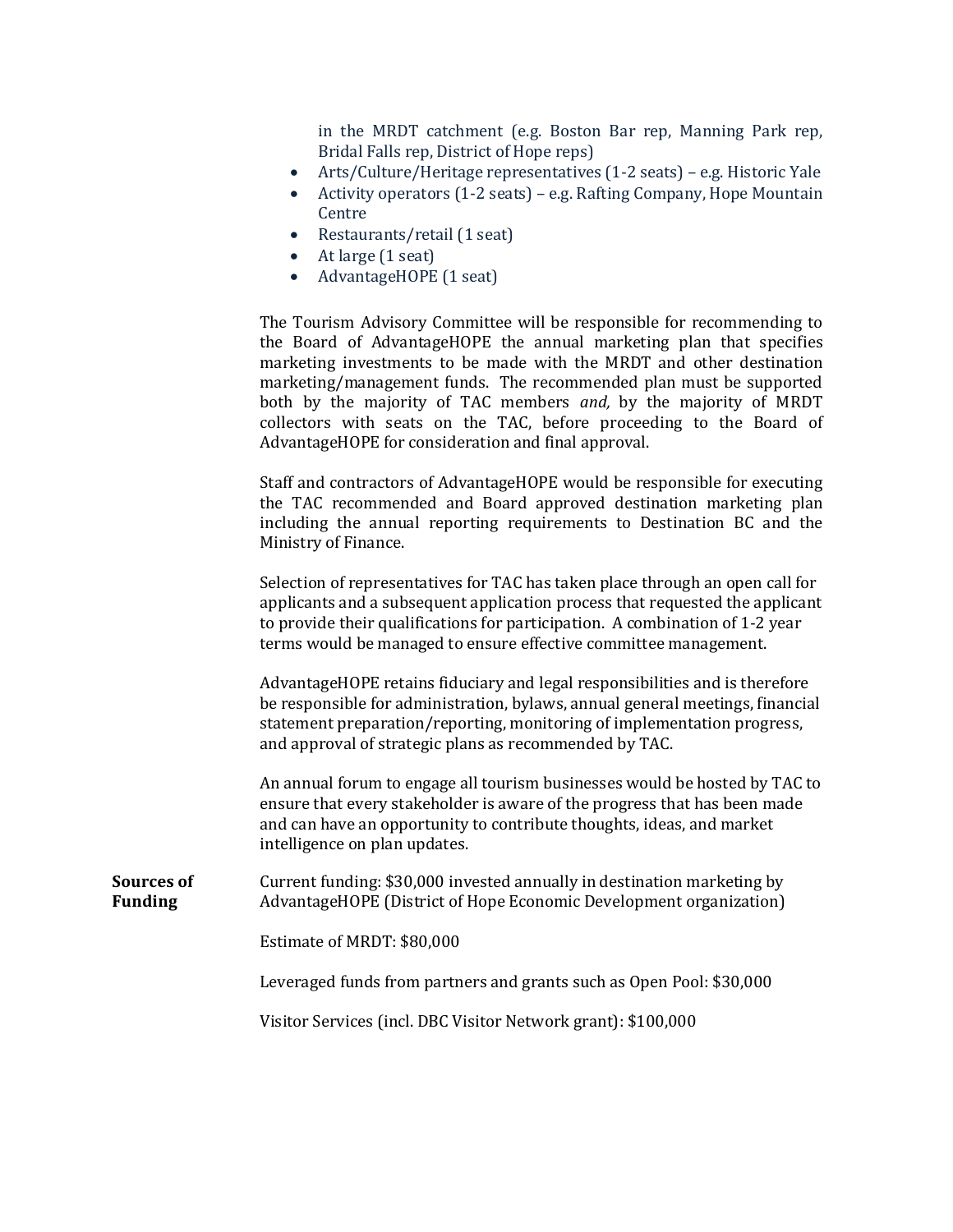# **SECTION TWO: ONE YEAR TACTICAL PLAN**

**Marketing** *\$50 000 -* Build awareness of Hope, Cascades & Canyons as a preferred overnight destination in target markets.

### **Activity Title: Engage with visitors throughout the path to purchase to showcase compelling reasons to visit Hope, Cascades and Canyons for multi-nights at all times of year.**

### **Tactics:**

- Design and begin phased launch of interactive website showcasing a range of experiences – allowing visitors to 'click' their passion to see the range of options in the area
- Execute social media advertising campaigns using key words / geotargeting
- Secure editorial coverage in key target markets (print and digital) featuring suggested itineraries (either passion-based or time-based)
- Acquire content for marketing use invest in high quality images, videography, and curate content in a steady feed to social channels and influencers
- Offer site visits / familiarization tours / collateral with Vancouverbased tour operators and receptive tour operators
- Implement other cooperative marketing initiatives designed with participating stakeholders

# **Implementation Plan:**

# **Quantifiable Objectives:**

- Website analytics show increasing number of unique visitors and increasing length of stay on website
- Social media impressions
- Advertising equivalency of editorial coverage
- Number of site visits by Vancouver based tour operators<br>• Investment of marketing \$\$ by local partners in coop init
- Investment of marketing \$\$ by local partners in coop initiatives

### **Rationale:**

Hope, Cascades and Canyons is relatively unknown as a spring, fall and winter destination and even in the peak summer months, travellers' average length of stay is short (measured in hours or one night only) indicating a market perception of the destination as a 'pass through' only on the way to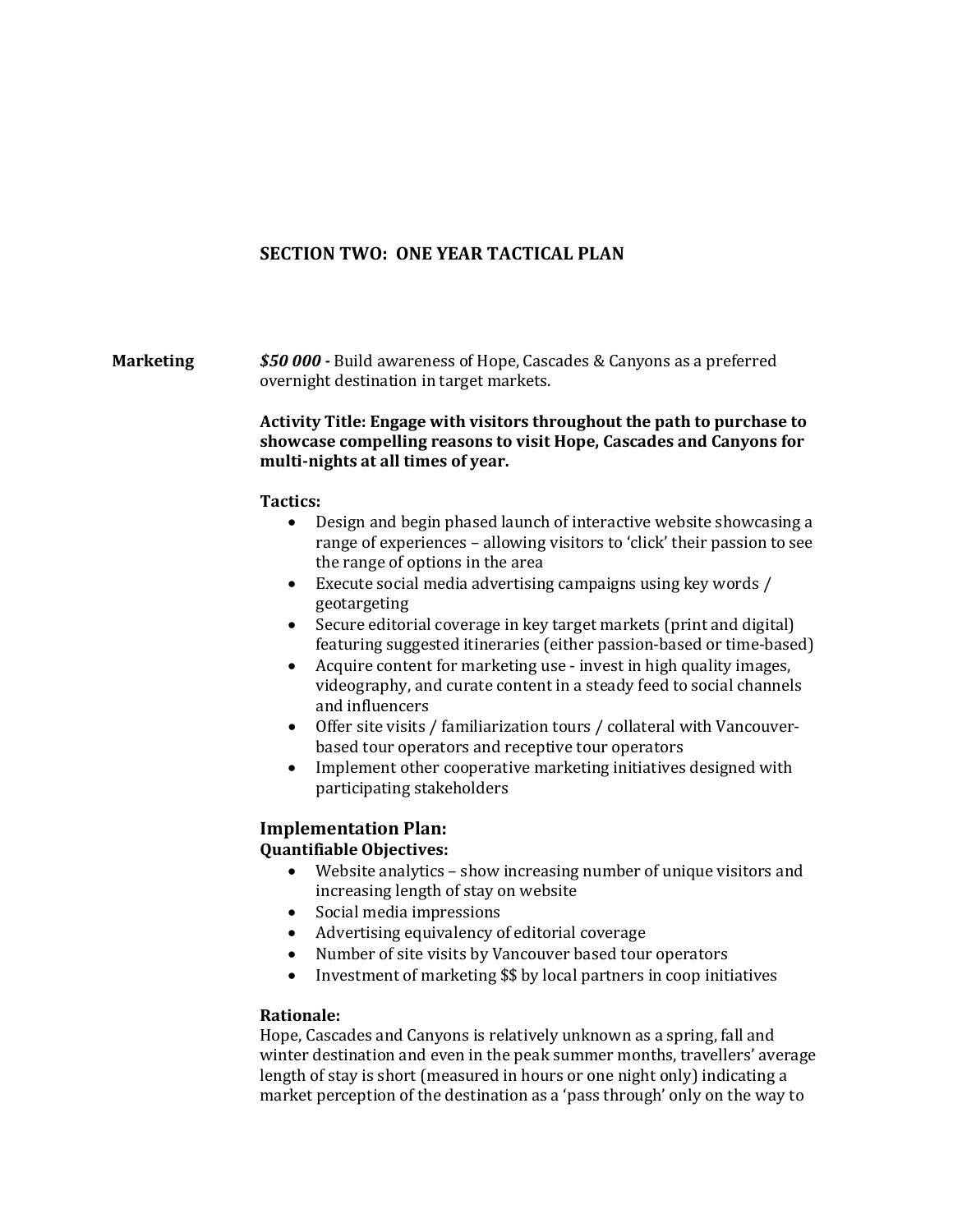somewhere else. Development of a compelling website, effective social media engagement and the use of influencers to change this perception and build awareness is essential in the first five years of marketing. Year One begins this process and it is expected that this investment will continue to made each year.

## **Action Steps: Website:**

- Secure website designer and share existing branding information to inform design – review top performing websites of regional destinations to determine better practices and identify opportunities to make engagement interactive i.e. 'click on your passion' and all associated experiences appear on map of Hope, Cascades and Canyons
- Work together with TAC and all tourism stakeholders to create compelling suggested itineraries and multi-day stays at all times of year
- Design, review and launch new website
- Monitor website performance and continue to adjust and make improvements

# **Social Media Advertising Campaigns:**

- Identify key words and geotarget travellers with advertising that promotes events, itineraries and reasons to stay multi-nights in Hope Cascades and Canyons
- Review returns from Google ads, Facebook ads, native placements and optimize and refine campaign based upon results achieved
- Consider services of a social media contractor (e.g. WarRoom or other similar specialist)
- Promote #exploreBC locally with visitors

# **Editorial Coverage:**

- Work with Destination BC and neighbouring DMOs to attract and host media to the Fraser Valley and Fraser Canyon and feature the circle tour to Hope, Yale, Boston Bar, Lytton, Lillooet, Pemberton, Whistler
- Invite media to attend key events e.g. Brigade Days, Dark Skies in Manning Park and other signature events

# **Content Acquisition and Curation:**

- Conduct a photo contest on Instagram to engage visitors, tourism businesses and secure inexpensive images (prize package to be contributed by tourism stakeholders in return for profile in contesting)
- Engage professional photographers and videographer to secure signature images and create a series of short video clips for use on social media and utilize own channels as well as Destination BC channels to distribute

# **Fam Tours:**

• Create an invitation, itinerary and host Lower Mainland based tour operators and receptive tour operators to encourage inclusion in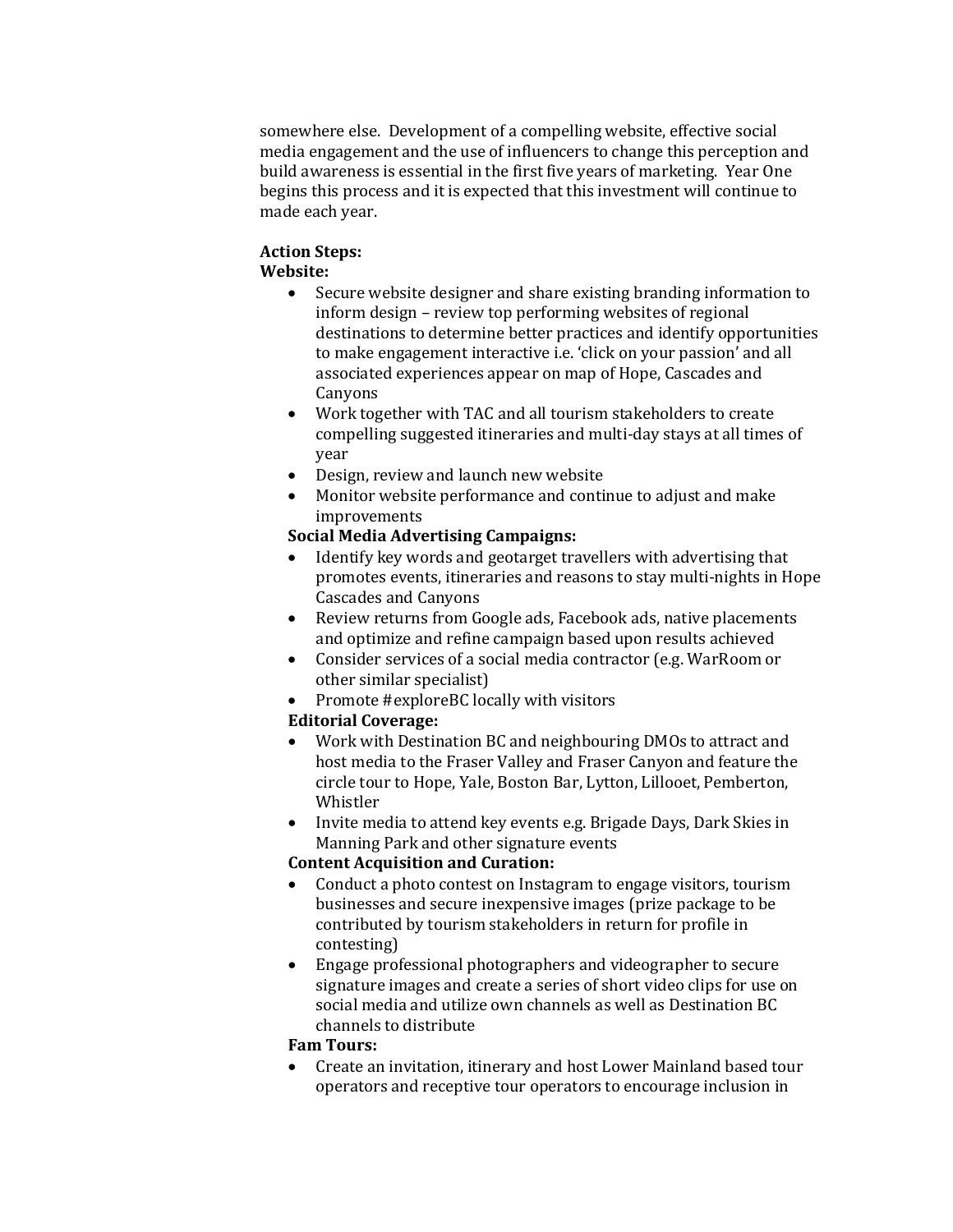touring itineraries

## **Cooperative Marketing:**

• Work with the TAC and other tourism stakeholders to identify potential cooperative (pay to play) marketing offers

# **Potential Partnerships:**

Partnerships include: Destination BC (media, travel trade, social media engagement, sharing of content); neighbouring DMOs (Tourism Abbotsford, Tourism Chilliwack); Provincial sector organizations (Fishing BC, tourism stakeholders throughout Hope, Cascades and Canyons.

## **Resources: Led by contracted staff and supported by input and monitoring of TAC**

**Sources of Funding: MRDT**

**Timeframe: Immediate and Ongoing**

**Funding: MRDT**

**Budget: \$50,000**

| <b>Product and</b><br>Experience | \$5,000 – Improve the experiential quality offered to visitors                                                                                                                                                                                                                                                                                                                                                                                                                                                                                                                                                                                                                                           |
|----------------------------------|----------------------------------------------------------------------------------------------------------------------------------------------------------------------------------------------------------------------------------------------------------------------------------------------------------------------------------------------------------------------------------------------------------------------------------------------------------------------------------------------------------------------------------------------------------------------------------------------------------------------------------------------------------------------------------------------------------|
| Management                       | Activity Title: Enhance the quality of experiences offered throughout<br>Hope, Cascades and Canyons by engaging, educating and encouraging<br>all visitor touchpoints to recognize and positively contribute to the<br>overall visitor experience.                                                                                                                                                                                                                                                                                                                                                                                                                                                       |
|                                  | <b>Tactics</b><br>Facilitate provision of on-line reputation management training to all<br>tourism businesses<br>Act as a conduit to front-line service education and training (general<br>training through Go2HR and 'Proud to Live in Hope, BC')<br>Educate locals on places to stay/things to do through "Locals' Day"<br>fam trips, open houses, special offers at businesses/restaurants<br>Plan to create a resident 'ambassador' program ("ask a local") –<br>Educate ambassadors on available experiences<br>Become a Safe Harbour community that is known to respect diversity<br>Encourage businesses to participate in Destination BC's Remarkable<br>$\bullet$<br><b>Experiences Program</b> |

• Lobby for government investments in infrastructure improvements

# **Implementation Plan:**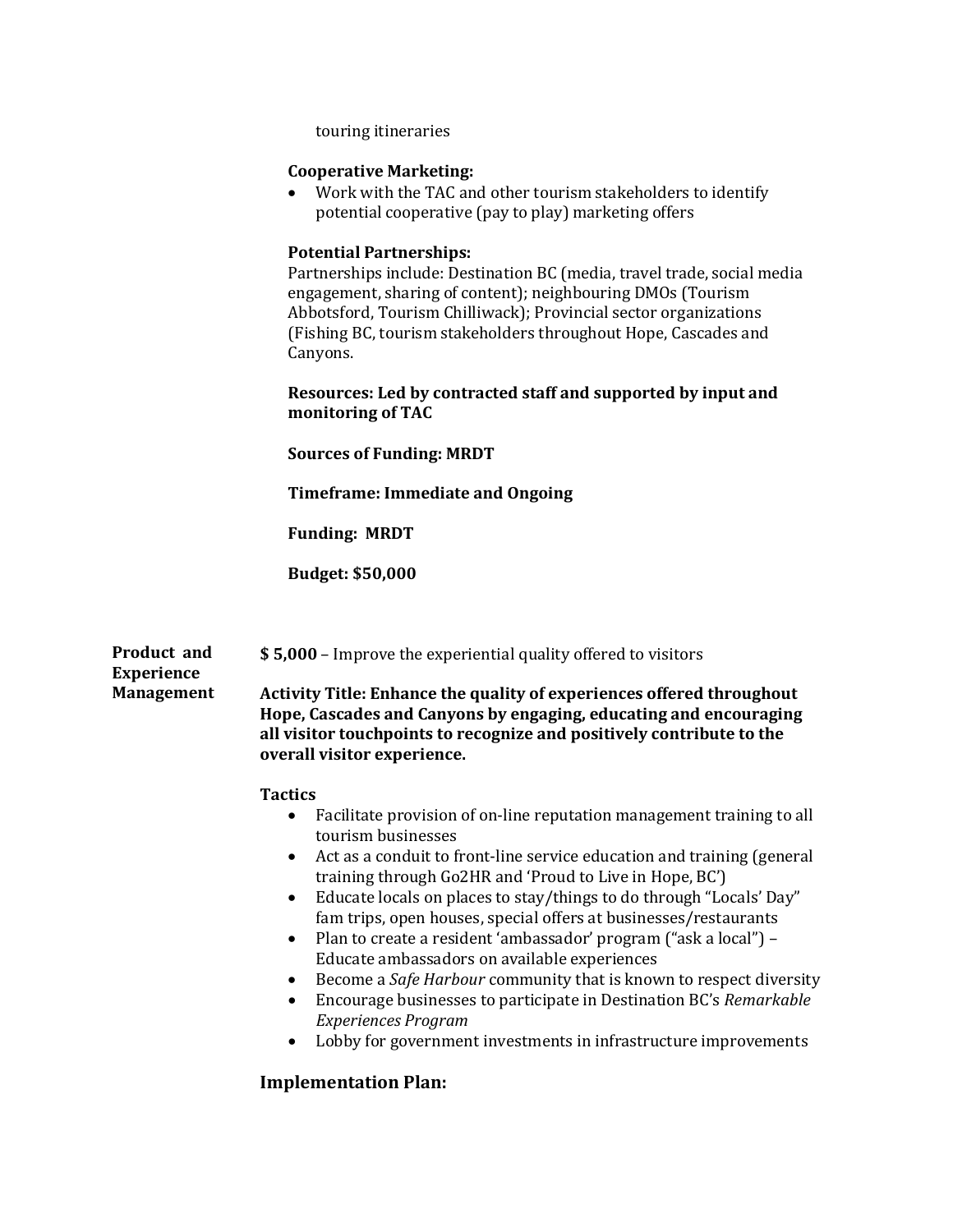# **Quantifiable Objectives:**

- Number of training participants in various programs offered
- Number of locals participating in Locals programs/offers<br>• Number of resident ambassadors trained and active
- Number of resident ambassadors trained and active

**Rationale:** The quality of the visitor experience will directly impact word of mouth, ratings on third party platforms (TripAdvisor, Facebook) and visitor intention to return. All those interacting with visitors must learn to recognize that they are part of the tourism industry and directly contribute to creating a remarkable experiences for travellers.

# **Action Steps:**

- Offer support to businesses set up Google MyBusiness listings, TripAdvisor/HelloBC listings, images through Tourism Manager/Visitor Centre Manager
- Utilize Destination BC's Learning Centre and showcase one area each month in regular tourism stakeholder engagement sessions
- Work with Go2HR to identify potential training programs having relevance for Hope, Cascades and Canyons businesses
- Encourage tourism businesses to offer locals' days discounts (in offseason) to build knowledge base of experiences available
- Plan for a resident ambassador program (working together with Visitor Centre – see below)
- Apply to join the Safe Harbour Network
- Identify opportunities for businesses to participate in any offerings of Destination BC 's Remarkable Experiences program or similar
- Advocate for infrastructure improvements that will enhance the quality of the visitor experience

### **Potential Partnerships:**

Partnerships can be activated with tourism businesses, residents, Go2HR, local and regional government.

# **Resources: Led by contracted Tourism Manager and supported by Visitor Centre Manager**

**Timeline: Immediate and Ongoing**

**Funding: MRDT**

**Budget: \$5,000**

| <b>Destination</b><br>Development-<br>Indigenous | \$2 500 – Support the development of additional market-ready indigenous<br>cultural experiences |
|--------------------------------------------------|-------------------------------------------------------------------------------------------------|
| <b>Cultural</b><br><b>Experiences</b>            | Activity Title: Build relationships, educate to develop and support                             |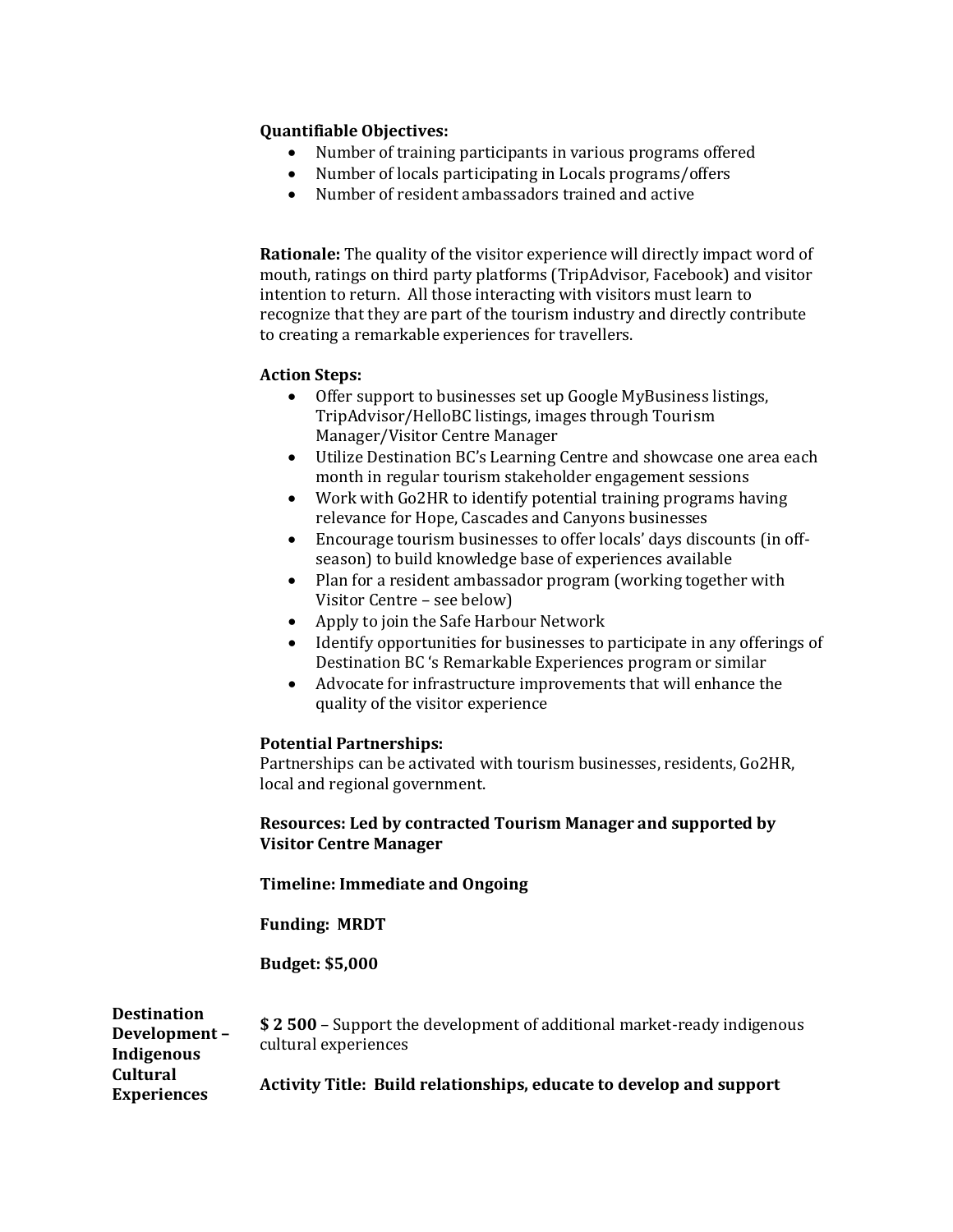# **market-ready indigenous cultural experiences.**

# **Tactics:**

- Approach Indigenous Tourism BC (ITBC) to host and facilitate a tourism opportunities forum with First Nations neighbours to discuss market opportunity and ways to work together
- Work together with First Nations communities to share traditional place names and oral histories
- Encourage indigenous youth to become involved in tourism through a bursary or subsidized work program

# **Implementation Plan**

# **Measurable Objectives:**

- Tourism opportunities forum successfully held
- Indigenous place name stories developed
- Tourism bursary/scholarship/employment subsidy awarded

**Rationale:** There is a growing interest in authentic indigenous cultural experiences but there are limited market-ready products in the Hope Cascades and Canyons area. Ongoing efforts to build relationships with First Nations communities and showcase the tourism opportunity are an important first step to developing more depth of experience.

# **Action Items:**

- Contact ITBC to discuss opportunities to host a relationship building/opportunity exploration forum
- Confirm date/location and format for event<br>• Prepare invitation and distribute to invitation
- Prepare invitation and distribute to invitation list that includes tourism attractions, business operators, elected/hereditary Chiefs, Councillors, elders and youth
- Work with Stolo Resources and Research Management Centre to develop indigenous place name stories for Hope, Cascades and Canyons area
- Develop plan to share stories with industry, visitors (e.g. training sessions, interpretive signage etc.)
- Launch inaugural tourism bursary or employment subsidy for one indigenous youth from a neighbouring community (consider VC summer student placement)

### **Partnerships:**

Partnerships will be formed with ITBC, neighbouring First Nations communities, tourism businesses/attractions, local and regional governments

**Resources: Led by contracted Tourism Manager**

# **Timeline: Immediate and Ongoing**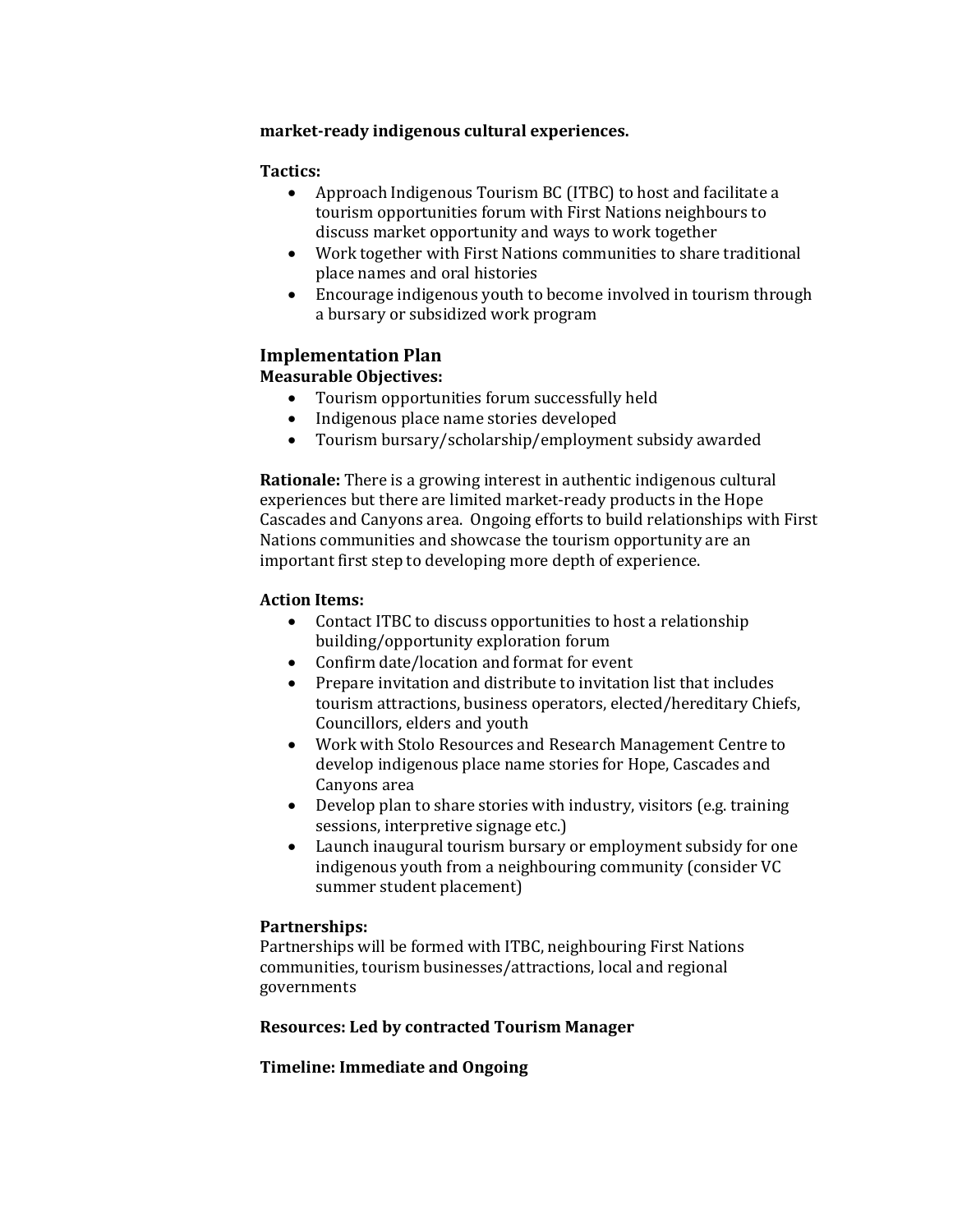### **Funding: MRDT**

**Budget: \$2,500**

**Destination Development – Signature Event Support \$ 7 500** – Invest in shoulder season events to motivate travel **Activity Title: Invest and promote events that showcase Hope, Cascades and Canyons in shoulder seasons (autumn, winter, spring)**

### **Tactics:**

- Support existing events with marketing promotions
- Consider opportunity new shoulder season events (autumn/winter)

# **Implementation Plan**

**Measurable Objectives:**

- Event attendance
- Accommodation occupancy levels during events

**Rationale:** The creation and marketing of shoulder season events gives a focus to promotional efforts and a reason for travellers to visit. These events can grow in scope and scale each year so as to eventually build many days, weeks or a month of themed activities that motivate travel from target markets.

### **Action Items:**

- Coordinate with organizers to expand scope and scale of Brigade Days in September, Dark Skies programming in October and integrate themed events throughout Hope, Cascades and Canyon in parallel
- Work together with accommodators, restaurants and activity providers to create and promote packages for events
- Organize and host media fam tour during signature events (Vancouver Sun; CBC Radio; others TBD)
- Promote via social channels and amplify through DBC social networks where possible
- Investigate 'Pro Photographer Showdown' type event featuring night skies and negotiate image use for future promotion of Dark Skies

### **Partnerships:**

Partnerships will be formed with tourism stakeholders.

### **Resources: Led by the contracted Tourism Manager with support from Visitor Centre Manager**

### **Funding: MRDT**

**Budget: \$7,500**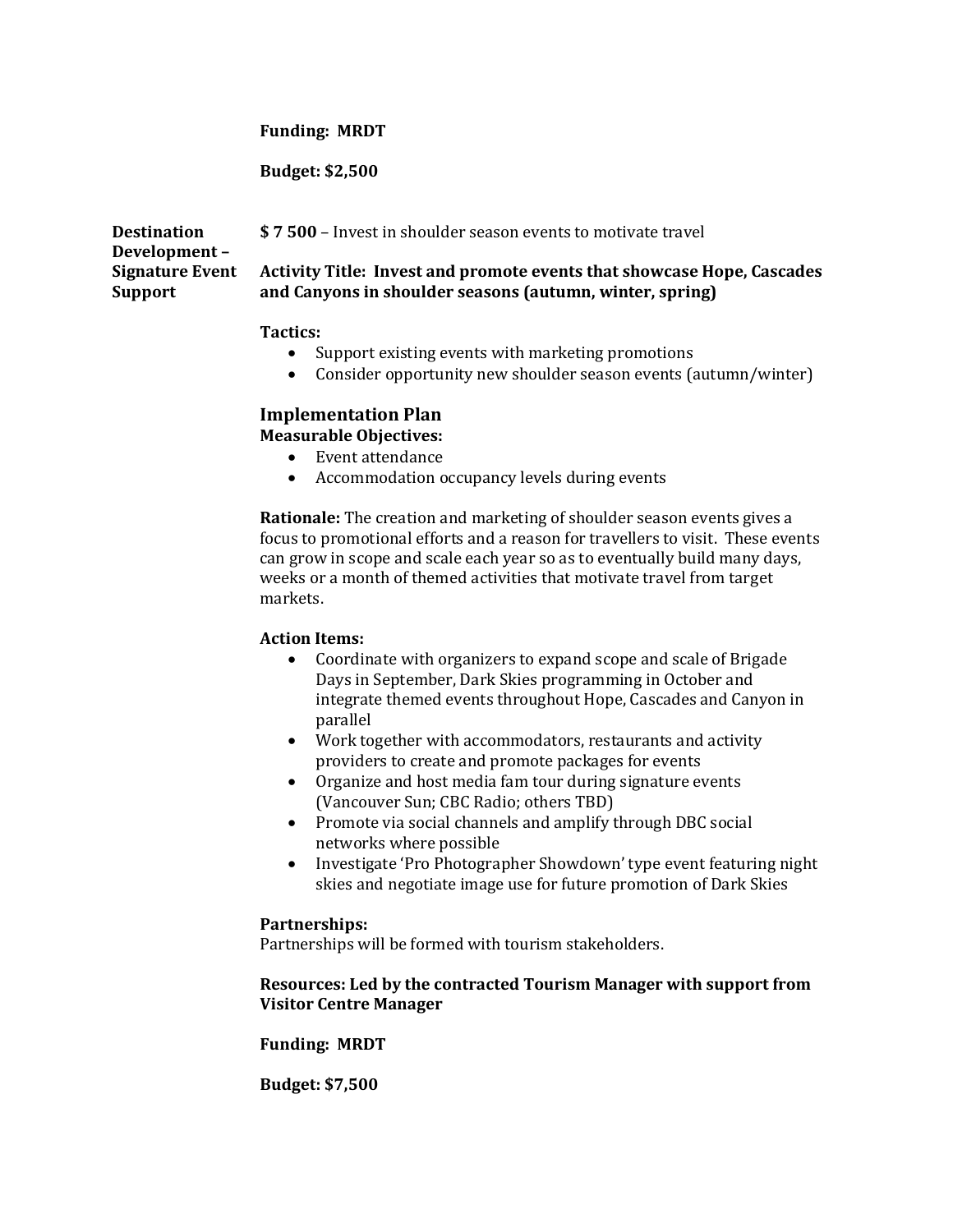#### **Primary Market Research \$10 000** – Invest in primary market research to truly understand who is coming today, what motivates them, what influences them, and how they could be motivated to return, stay longer, come in the shoulder season, etc…

**Activity Title: Deepen market knowledge and understanding of who is coming to Hope, Cascades and Canyons today, what their perceptions are of the destination and what would motivate them to choose Hope, Cascades and Canyons for longer stays at various times of year.**

### **Tactics:**

- Design survey and collect visitor intercept data in order to utilize tools such as Net Promoter Score, Explorer Quotient,
- Scan Trip Advisor and booking.com for destination trends
- Investigate opportunity/costs to collect postal codes for future use of Prizm Analysis
- Design and roll-out a common survey to be used across all businesses

### **Implementation Plan Measurable Objectives:**

• Summary analysis of current visitation demographics, psychographics, travel motivators, travel influencers and perceptions of Hope, Cascades and Canyons

**Rationale:** There is very limited primary market research regarding travellers to Hope, Cascades and Canyons. An investment in understanding the traveller who is coming today, their current perceptions and travel motivators combined with other secondary market research available through Destination BC will support effective messaging and marketing investments.

# **Action Items:**

- Draft RFP for research services and issue to qualified firms (e.g. Align Consulting and others)
- Award contract to design intercept
- Work with Visitor Centre team (including mobile services) to collect data
- Receive and interpret research; combine with scan of secondary research sources and summarize implications for future marketing and destination management investments

# **Partnerships:**

Partnerships will be established with tourism stakeholders (possibly for data collection); with Destination BC for secondary research

# **Resources: Implementation will be led by the contracted Tourism Manager with support from the Visitor Centre Manager/team**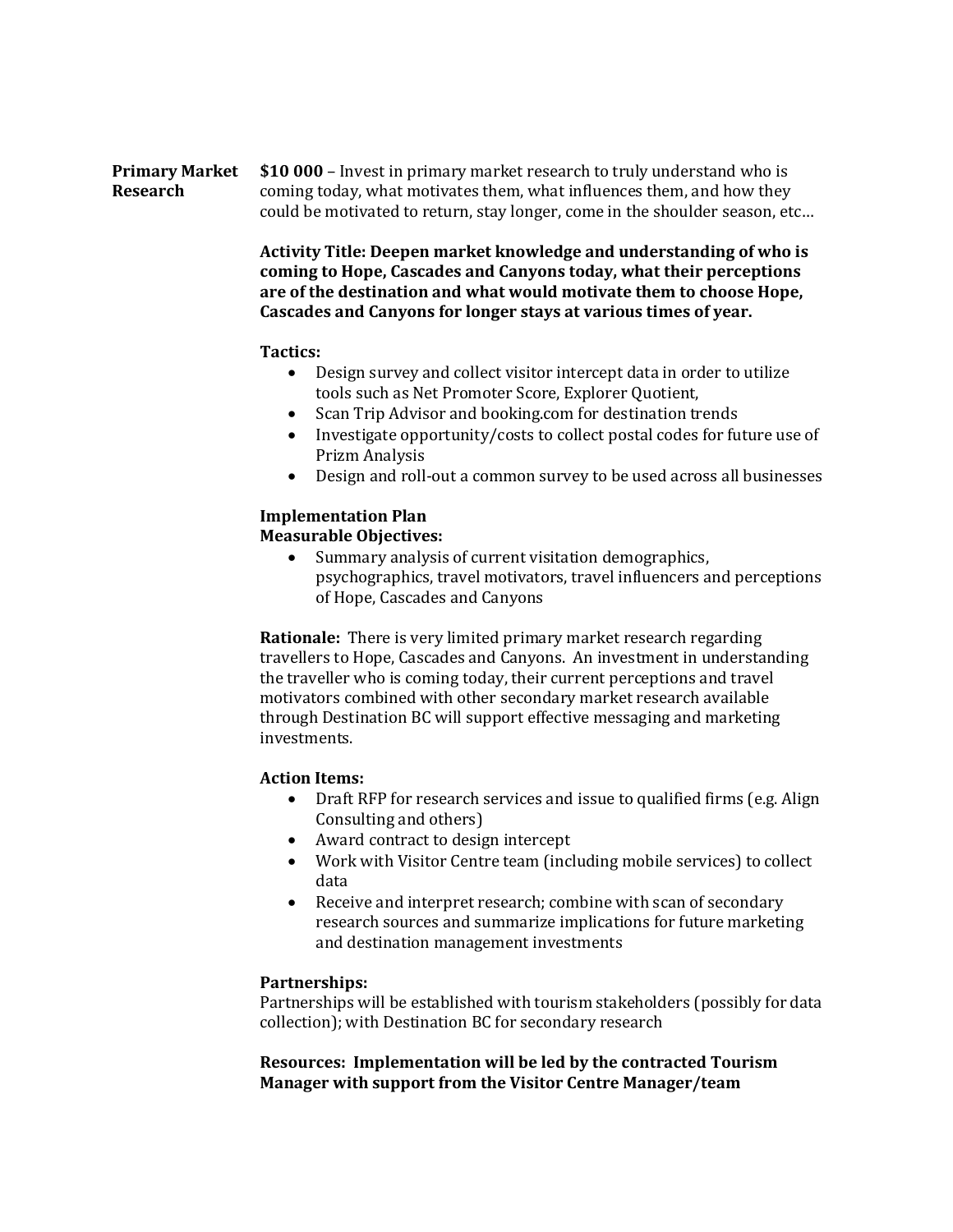### **Funding: MRDT**

## **Budget: \$10,000**

#### **Sport Tourism Promotion \$10 000** – Invest in sport tourism promotion both on a standalone basis for Hope, Cascades & Canyons and in partnership with other communities

# **Activity Title: Attract and maximize the yield from sports events and tournaments.**

# **Tactics:**

- Support volunteer groups in bid identification, preparation
- Once tournament(s) are secured, promote 'come early/stay longer' offers – partner with accommodation, activities, retail, restaurants to maximize yield
- Participate in sport hosting BC programs

# **Implementation Plan Quantifiable Objectives:**

- Number of sport teams hosted
- Incremental occupancy levels achieved during events

**Rationale:** Hope, Cascades and Canyons has suitable infrastructure (accommodations, playing arenas etc.) to host regional and provincial sports tournaments. These events are typically held at times of year when occupancies are low. Attracting more of these events and then maximizing the pre/post stay and overall spending while in the area will improve low season business sustainability.

### **Action Items:**

- Inventory sport hosting assets and infrastructure
- Secure images and descriptions for use in promotion and create flatsheets for use in each sport (hockey, baseball, soccer etc.)
- Investigate viasport.ca grant opportunities
- Build relationships with local volunteer clubs and organizations and offer to support them in bid preparation and hosting logistics
- When events are confirmed such as Ride to Conquer Cancer August 2019, liaise with tourism accommodation, restaurants, retail and activity providers to provide compelling packages and special offers for participants and their families
- Assist organizers in promoting their event (if open to the public)
- Monitor occupancy levels and general business volumes during events and communicate successes locally

# **Partnerships:**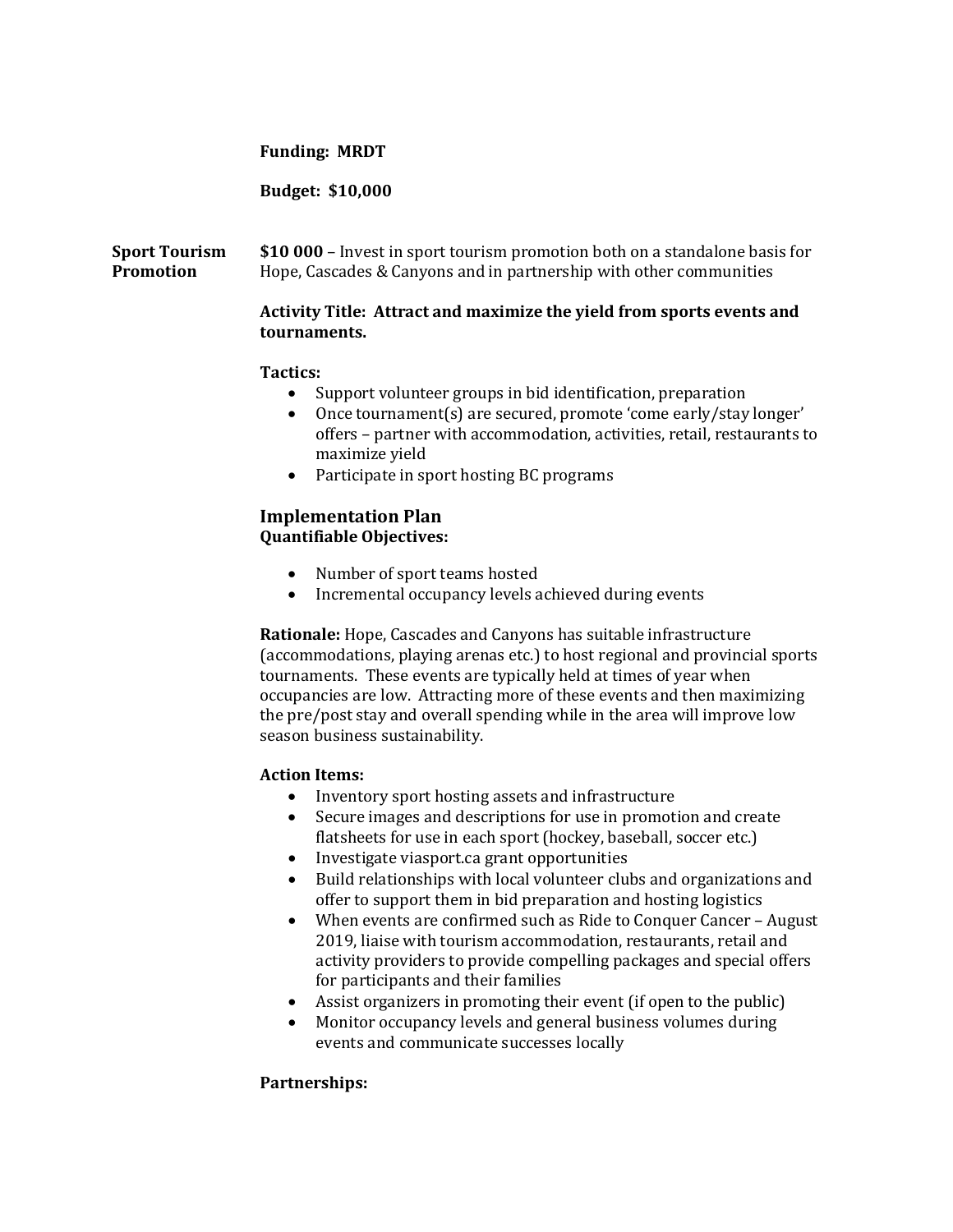|                                 | Partnerships will be formed with tourism businesses, with local clubs and<br>sports organizations and with event organizers                                                                                                                          |
|---------------------------------|------------------------------------------------------------------------------------------------------------------------------------------------------------------------------------------------------------------------------------------------------|
|                                 | Resources: Implementation will be led by the contracted Tourism<br><b>Manager</b>                                                                                                                                                                    |
|                                 | <b>Funding: MRDT</b>                                                                                                                                                                                                                                 |
|                                 | <b>Budget: \$10,000</b>                                                                                                                                                                                                                              |
| Partnership<br><b>Marketing</b> | \$5 000 – Invest in on-going marketing partnership programs where returns<br>warrant                                                                                                                                                                 |
|                                 | <b>Activity Title:</b><br>Tactics:<br>Review upcoming programs offered and consider buy-into<br>Scenic7<br>$\bullet$<br><b>Gold Rush Trail</b><br>$\bullet$<br><b>Experience the Fraser</b><br>$\bullet$<br>Emerging Highway 3 marketing partnership |
|                                 | <b>Implementation Plan</b><br><b>Measurable Objectives:</b><br>Dependent upon specific partnership marketing initiative                                                                                                                              |

**Rationale:** Hope, Cascades and Canyons sits at the nexus of many experiences and consequently has opportunity to partner with other consortiums such as Scenic 7, the Gold Rush Trail (Fraser Canyon portion), and emerging groups such as Experience the Fraser and the Highway 3 coalition. Leveraging resources and aligning messages with these groups and with Destination BC will contribute to maximizing marketing returns on investment.

# **Action Items:**

- Contact lead for each potential partner group and discuss upcoming plans and opportunities to participate
- Review opportunities with Tourism Advisory Committee and participate as appropriate
- Monitor results and returns and communicate to TAC and stakeholders
- Consider new DBC Open Pool opportunities for November 30, 2019 submission date

### **Partnerships:**

Partnerships will be formed with various marketing consortiums, neighbouring destinations and experiences as well as with Destination BC (as keeper of the Provincial brand and messaging).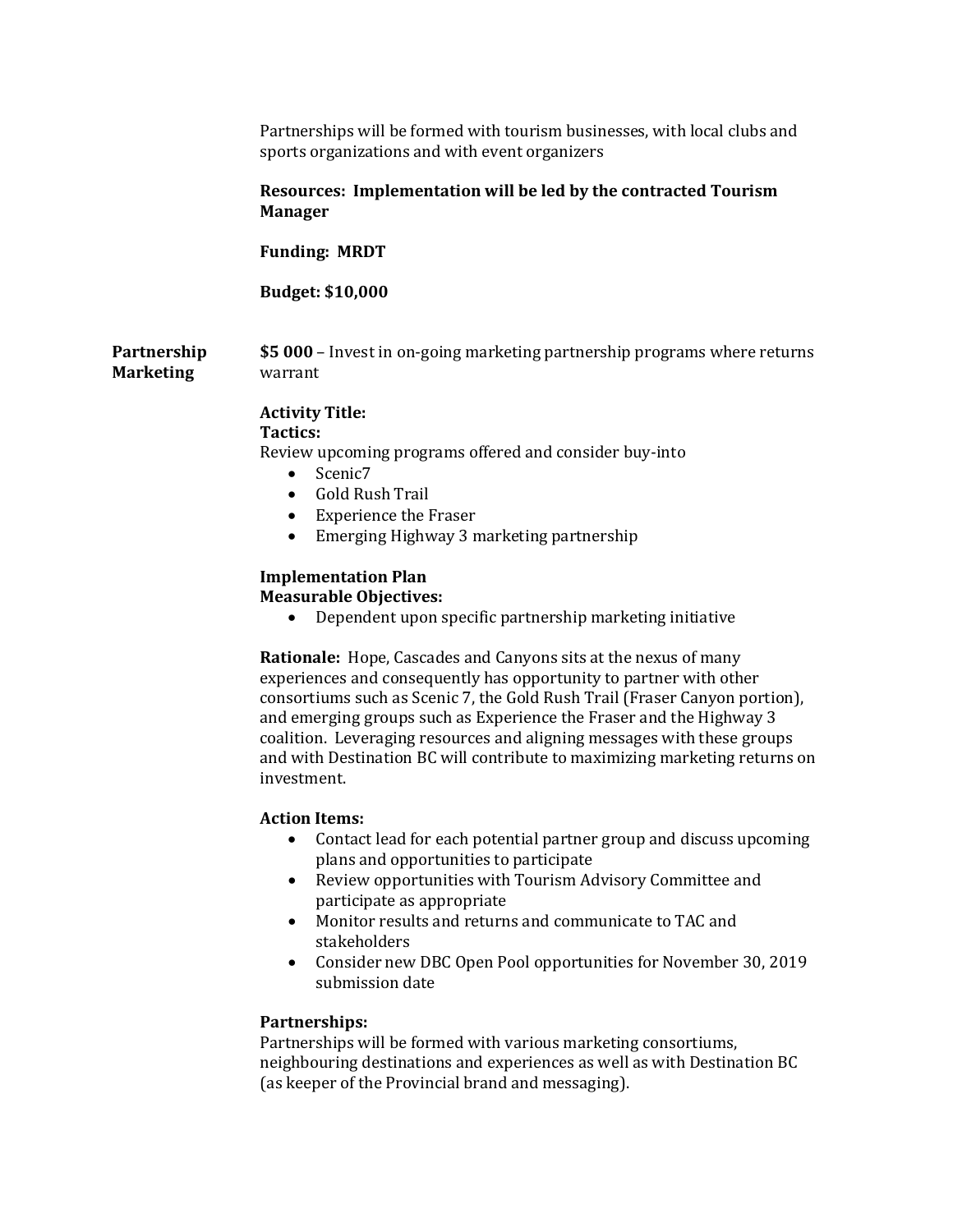### **Resources: Implementation will be led by contracted Tourism Manager.**

**Funding: MRDT**

**Budget: \$5,000**

# **Marketing – Tour Operators**

**\$0** – Pursue overseas tour operator relationships and inclusions in overseas/reception tour operator itineraries in partnership with Destination BC and Destination Canada. The only costs are to educate Destination BC to be our ambassadors in this market

**Activity Title: Build awareness and educate overseas tour operators on experiences available in Hope, Cascades and Canyons that warrant itinerary inclusion with particular focus on touring itineraries, hiking itineraries.**

### **Tactics:**

• Educate Destination BC representatives on Hope, Cascade and Canyon's offerings, opportunities, and strengths in relation to tour operators

# **Implementation Plan Measurable Objectives:**

• Number of tour operator itinerary inclusions

**Rationale:** Tour operators offer another distribution channel for accommodation and activity providers and can support growth in shoulder season visitation (May/June, September/October).

### **Action Items:**

- Create Hope, Cascades and Canyons information flatsheet for trade
- Schedule and meet with Destination BC travel trade representatives and provide destination overview; summary of export-ready experiences that are interested in establishing/growing travel trade relationships
- Support information requests, host fam tours as opportunities arise working together with Destination BC and neighbouring DMOs

### **Partnerships:**

Partnerships will be established with Destination BC, with tour operators working together with export-ready businesses.

### **Resources: Implementation will be led by the contracted Tourism Manager.**

### **Funding: MRDT**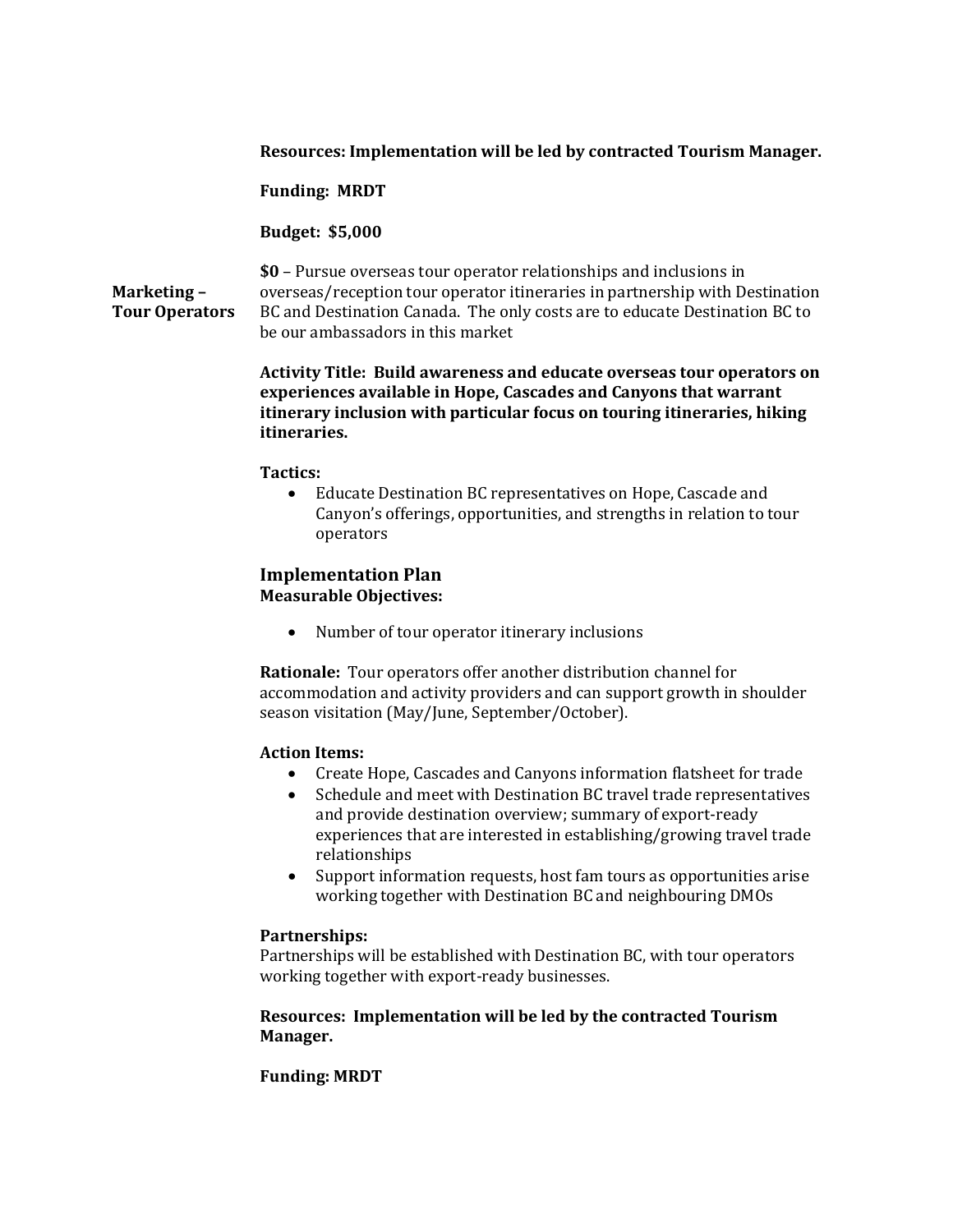## **Budget: \$0 (Tourism Manager time only)**

**Visitor Services \$100,000** – Operate the Hope Visitor Centre including mobile visitor servicing at key locations and events

> **Activity Title: Offer visitor information services on a year-round basis encouraging travellers to stay longer and experience Hope, Cascades and Canyons. Note: the physical building housing the VC will be remediated for black mould in 2019. Visitor Services will continue to be offered from the temporary trailer immediately adjacent as occurred throughout 2018. Capital improvements to the physical building are being undertaken by the District of Hope from a distinct and separate budget and do not use MRDT funds.**

### **Tactics:**

- Rebrand Hope Visitor Centre to Hope, Cascades and Canyons Visitor Centre
- Operate Hope, Cascades and Canyons Visitor Centre on a year-round basis
- Offer mobile visitor services at key locations (Othello Tunnels, various festivals and events)
- Support resident ambassador program
- Support market research efforts
- Support sport tourism participant package development

# **Implementation Plan**

**Measurable Objectives:**

- No. of visitor parties serviced
- Average length of stay in Hope, Cascades & Canyons

**Rationale:** Interaction with visitors both at the physical Visitor Centre and through mobile visitor servicing at key locations like the Othello Tunnels creates opportunities to build awareness of the many reasons to stop and stay longer in Hope, Cascades and Canyons. Positive visitor interactions will also contribute to the overall quality of their experience leading to referrals and potential return visits.

### **Action Items:**

- Rebrand existing signage to Hope, Cascades and Canyons Visitor Centre
- Hire and train staff (secure summer student employment grants if possible)
- Conduct experience fam tours for staff so they are familiar with all the offerings throughout Hope, Cascades and Canyons
- Offer mobile visitor servicing at peak periods and peak traffic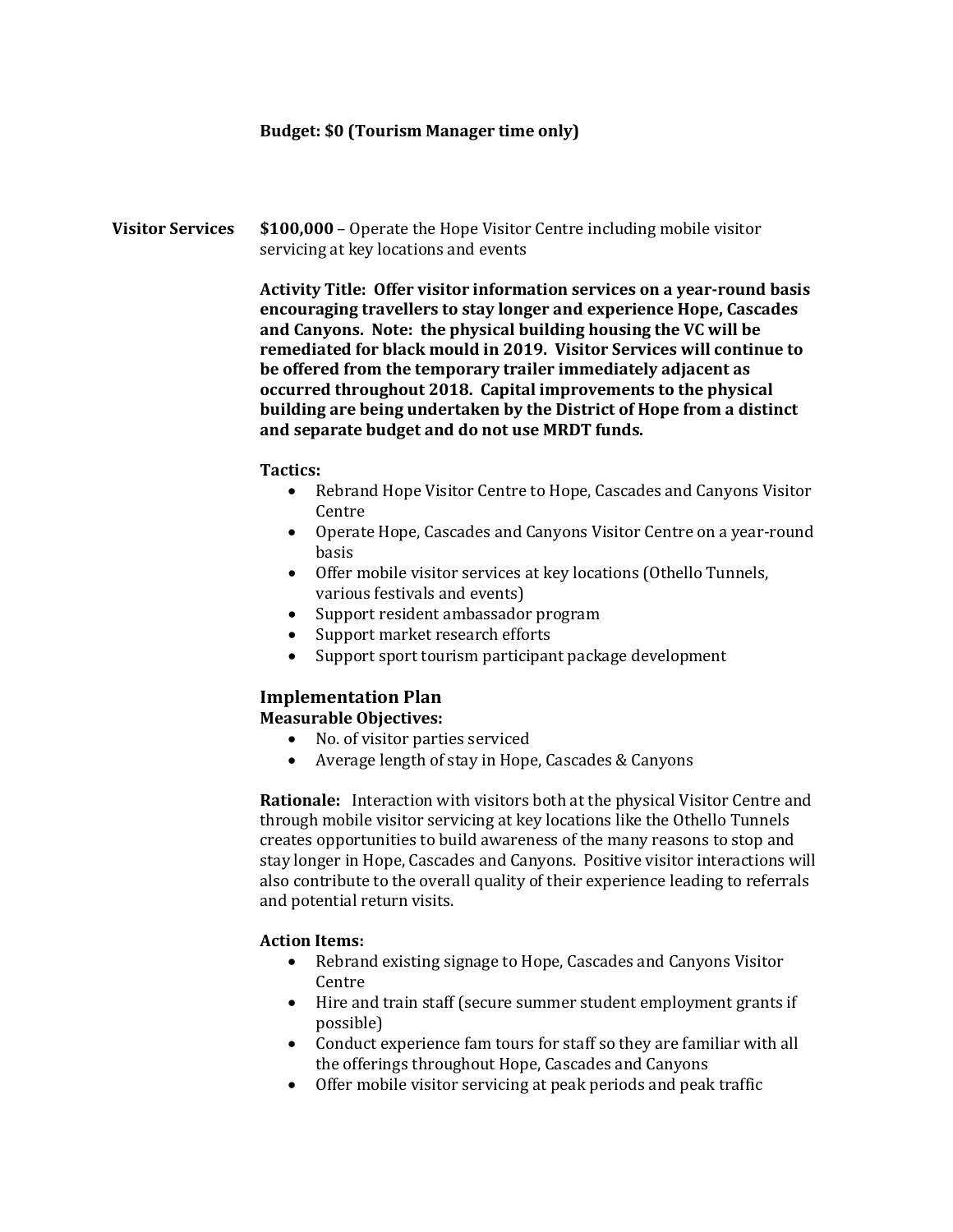**Marketing Staffing** locations • Coordinate and train resident volunteer ambassadors 'Ask a Local' program • Support visitor intercept research as needed (possibly use staff at mobile locations to conduct interviews once trained by research professional) • Support sport tourism logistics/creation of attendee packages and offers **Partnerships:** Partnerships will be formed with all Hope, Cascades and Canyons tourism experience providers. **Resources: Implementation will be led by the Visitor Centre Manager. Funding: District of Hope and Destination BC Budget: \$100,000 (this includes VC staffing costs) \$50 000 –** Recruit and hire a contracted or staff tourism professional **Activity Title: Contract tourism professional to lead plan implementation. Tactics:** • Hire a Tourism Manager to implement approved annual marketing plan **Implementation Plan Measurable Objectives:**  • Successfully implement approved Year One Tactical plan and provide summary reports of results to TAC, Board of AdvantageHOPE and all

tourism stakeholders on a regular basis (min. quarterly)

**Rationale:** A dedicated and knowledgeable professional is needed to successfully implement this plan and demonstrate the power of collaborative marketing funded by the MRDT. There is no capacity to execute this plan on a voluntary basis as volunteers are already at their maximum.

# **Action Items:**

- Draft job responsibilities and role within the organization structure of AdvantageHOPE
- Advertise for applicants
- Convene a hiring committee to screen and interview candidates<br>• Hire, train and monitor performance regularly
- Hire, train and monitor performance regularly

# **Partnerships:**

None.